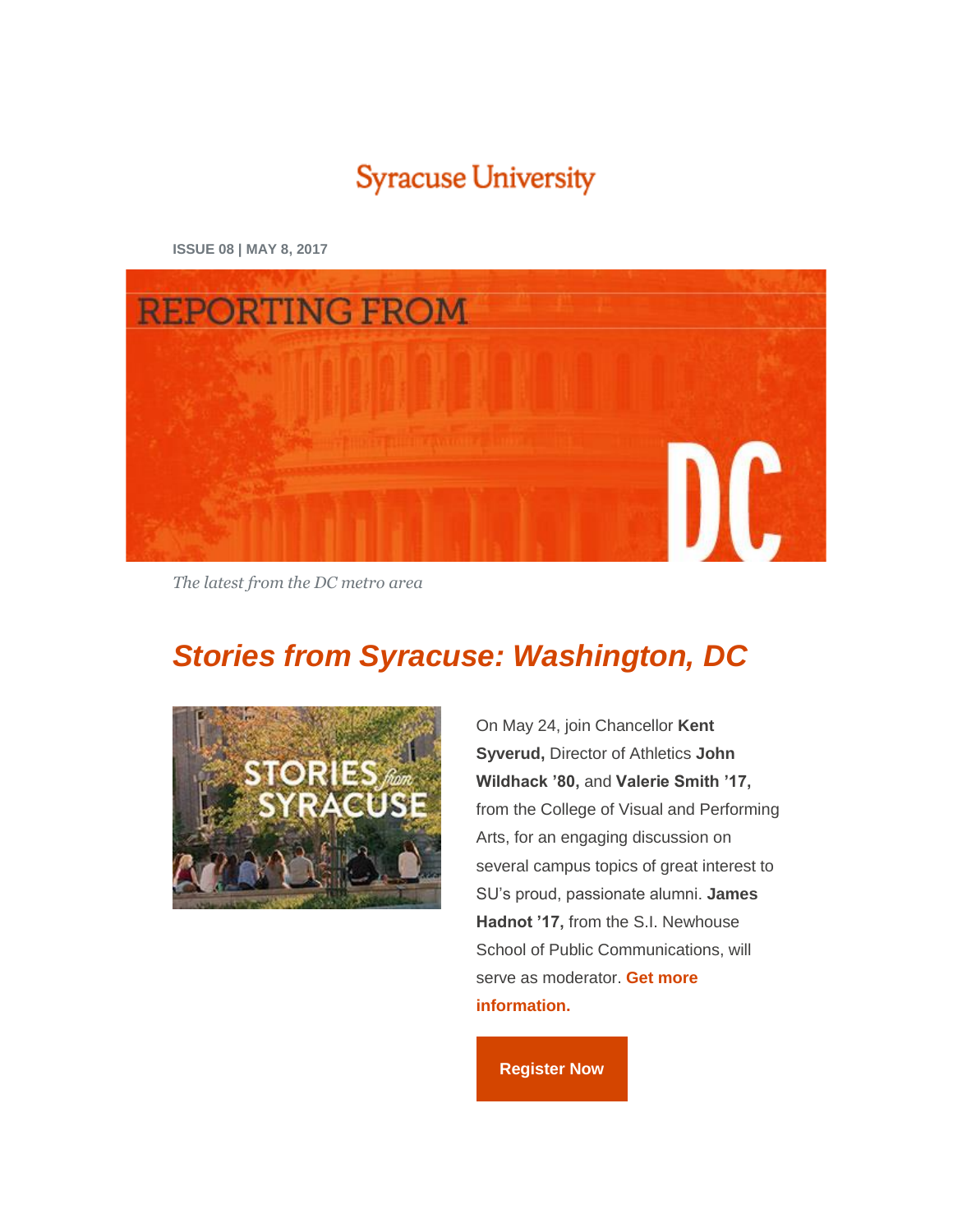### *[Students experience DC and Baltimore](https://www.facebook.com/pg/GreenbergHouse/photos/?tab=album&album_id=10154209608381688)  [during Immersion Week 2017](https://www.facebook.com/pg/GreenbergHouse/photos/?tab=album&album_id=10154209608381688)*



Twenty Syracuse University sophomores from across all majors experienced living and working in DC and Baltimore during Immersion Week 2017. The students were able to visit with alumni in various fields throughout the region. Check out some of our favorite photos from the week on our **[Facebook page.](https://www.facebook.com/pg/GreenbergHouse/photos/?tab=album&album_id=10154209608381688)**

### *[Alumni spotlight: Gabriel Raskas '12](http://dc.syr.edu/alumni/generation-orange-alumni-profiles/gabriel-raskas-profile.html)*



Generation Orange alum **Gabriel Raskas '12** worked in commercial real estate development after graduating from Syracuse. He is currently in his final semester at American University Washington College of Law, where he is managing editor of the *American University Business Law Review.* **[Read](http://dc.syr.edu/alumni/generation-orange-alumni-profiles/gabriel-raskas-profile.html)  [more](http://dc.syr.edu/alumni/generation-orange-alumni-profiles/gabriel-raskas-profile.html)** about his SU experience and advice for students and recent graduates.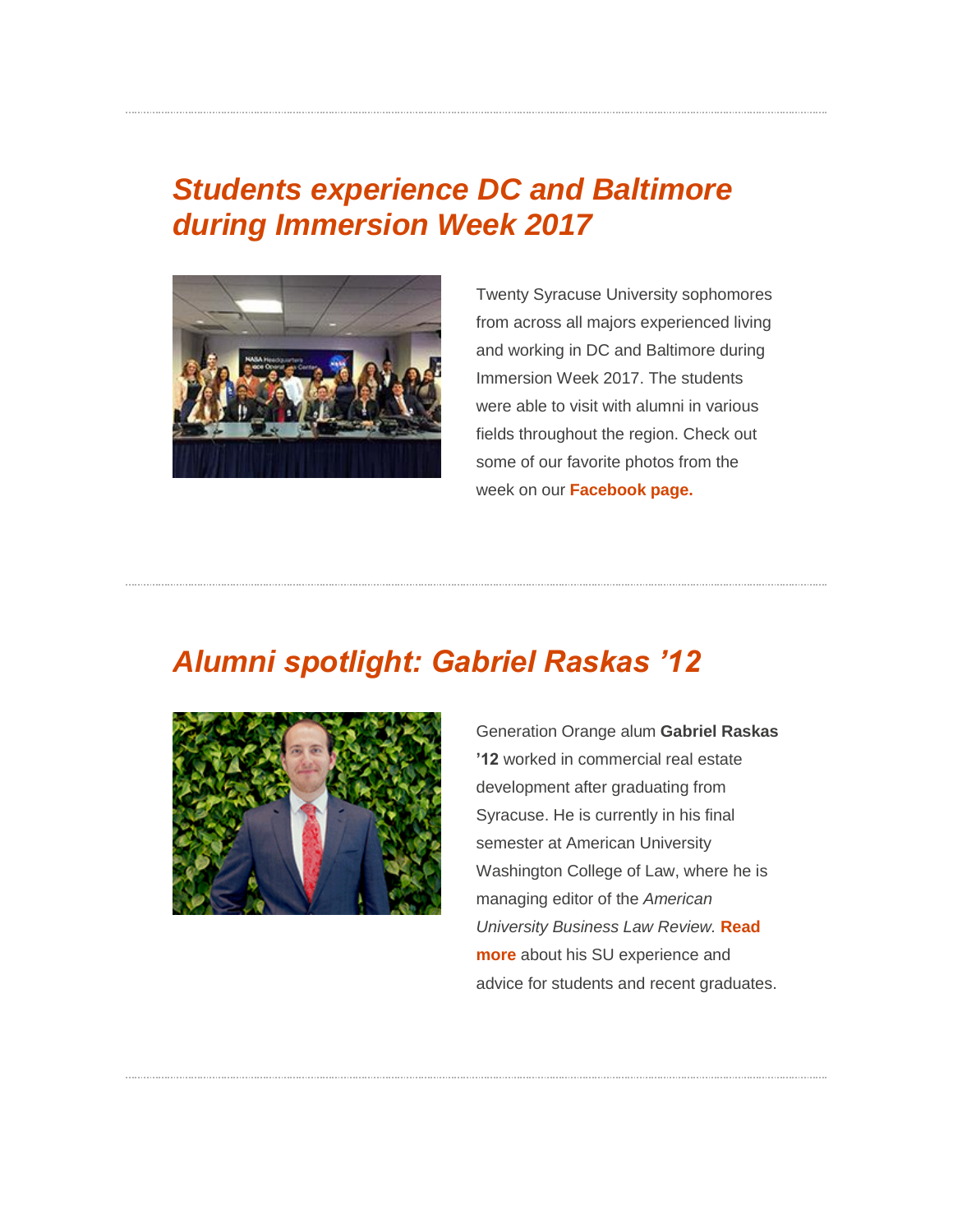#### CAMPUS UPDATES



### *[The goal: 2,500 donors by June 30!](http://cusecommunity.syr.edu/s/1632/02-Alumni/index.aspx?sid=1632&gid=2&pgid=1925&utm_source=dc_newsletter&utm_medium=pr&utm_campaign=mym_2017&utm_content=make_a_gift)*

Think about all the ways Syracuse University shaped you. Now ensure that the students of today and tomorrow have the same life-changing experiences. Support the part of SU you love most and give today!

**Give [Now!](http://cusecommunity.syr.edu/s/1632/02-Alumni/index.aspx?sid=1632&gid=2&pgid=1925&utm_source=dc_newsletter&utm_medium=pr&utm_campaign=mym_2017&utm_content=make_a_gift)**



#### *[Come celebrate CBT 2017!](http://programdevelopment.syr.edu/events/coming-back-together-2017/)*

Coming Back Together (CBT), set for September 14- 17, brings African American and Latino alumni back to campus for a weekend reunion featuring a full schedule of distinguished speakers, networking, social and academic events—and the thrill of an SU football game.

**[More](http://programdevelopment.syr.edu/events/coming-back-together-2017/)**



#### *[Orange Central returns October 5–8!](http://orangecentral.syr.edu/?utm_source=dc_newsletter&utm_medium=pr&utm_campaign=orange_central_2017&utm_content=visit_orange_central)*

Save the dates and plan for an unforgettable weekend on the SU campus. Join thousands of alumni, students, and faculty, as we celebrate all things Orange, and cheer on Syracuse football vs. Pittsburgh. **[Read more.](http://orangecentral.syr.edu/?utm_source=dc_newsletter&utm_medium=pr&utm_campaign=orange_central_2017&utm_content=visit_orange_central)**